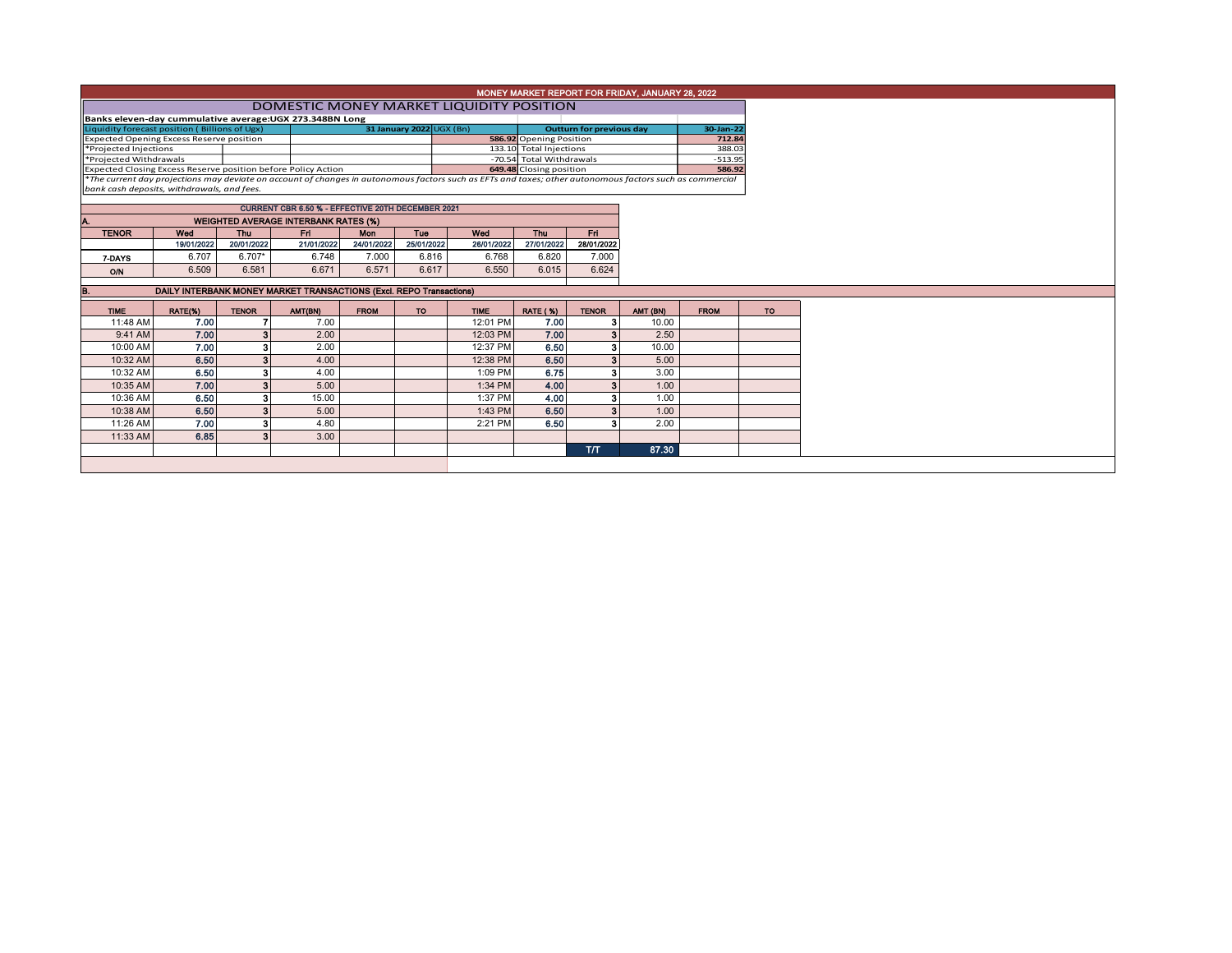| C.                             |                                         |             | CBR AND THE 7- DAY WAR INTERBANK RATES                                                     |                 |                                        |                                                                   |               |             |              |                          |             |                          |            |            |
|--------------------------------|-----------------------------------------|-------------|--------------------------------------------------------------------------------------------|-----------------|----------------------------------------|-------------------------------------------------------------------|---------------|-------------|--------------|--------------------------|-------------|--------------------------|------------|------------|
|                                |                                         |             |                                                                                            |                 |                                        |                                                                   |               |             |              |                          |             |                          |            |            |
| 9.500                          |                                         |             |                                                                                            |                 |                                        |                                                                   |               |             |              |                          |             |                          |            |            |
| 9.000<br>8.500                 |                                         |             |                                                                                            |                 |                                        |                                                                   |               |             |              |                          |             |                          |            |            |
| 8.000                          |                                         |             |                                                                                            |                 |                                        |                                                                   |               |             |              |                          |             |                          |            |            |
| 7.500                          |                                         |             |                                                                                            |                 |                                        |                                                                   |               |             |              |                          |             |                          |            |            |
| 7.000                          |                                         |             |                                                                                            |                 |                                        |                                                                   |               |             |              |                          |             |                          |            |            |
| 6.500                          |                                         |             |                                                                                            |                 |                                        |                                                                   |               |             |              |                          |             |                          |            |            |
| 6.000                          |                                         |             |                                                                                            |                 |                                        |                                                                   |               |             |              |                          |             |                          |            |            |
| 5.500                          |                                         |             |                                                                                            |                 |                                        |                                                                   |               |             |              |                          |             |                          |            |            |
| 5.000                          |                                         |             |                                                                                            |                 |                                        |                                                                   |               |             |              |                          |             |                          |            |            |
| 4.500                          |                                         |             |                                                                                            |                 |                                        |                                                                   |               |             |              |                          |             |                          |            |            |
| 4.000                          |                                         |             |                                                                                            |                 |                                        |                                                                   |               |             |              |                          |             |                          |            |            |
|                                | 14/01/2022                              | 17/01/2022  |                                                                                            | 18/01/2022      | 19/01/2022                             |                                                                   | 20/01/2022    |             | 21/01/2022   | 24/01/2022               |             | 25/01/2022               | 27/01/2022 | 28/01/2022 |
|                                |                                         |             |                                                                                            |                 |                                        |                                                                   |               |             |              |                          |             |                          |            |            |
|                                |                                         |             |                                                                                            |                 |                                        |                                                                   |               |             |              |                          |             |                          |            |            |
|                                |                                         |             |                                                                                            |                 |                                        | • Overnight WAR -7-day WAR - CBR rate - Upper bound - Lower bound |               |             |              |                          |             |                          |            |            |
| D.                             |                                         |             | MONETARY POLICY OPERATIONS MATURITIES PROFILE: (03-FEB- 2022 TO 18-AUG- 2022)              |                 |                                        |                                                                   |               |             |              |                          |             |                          |            |            |
| <b>DATE</b>                    | <b>THUR</b>                             | <b>THUR</b> |                                                                                            | <b>THUR</b>     | <b>THUR</b>                            | <b>THUR</b>                                                       | <b>THUR</b>   | <b>THUR</b> | <b>THUR</b>  | <b>THUR</b>              | <b>THUR</b> | <b>TOTAL</b>             |            |            |
|                                | 03-Feb-22                               | 10-Feb-22   | 17-Feb-22                                                                                  | 24-Feb-22       | 03-Mar-22                              | 10-Mar-22                                                         | 17-Mar-22     | 31-Mar-22   | 14-Apr-22    | 04-Aug-22                | 18-Aug-22   |                          |            |            |
| <b>REPO</b>                    |                                         |             |                                                                                            |                 | $\overline{\phantom{a}}$               | $\overline{\phantom{a}}$                                          |               |             |              | $\overline{\phantom{a}}$ |             | $\overline{\phantom{a}}$ |            |            |
| <b>REV REPO</b>                |                                         |             |                                                                                            |                 |                                        | $\sim$                                                            | $\sim$        |             |              | $\overline{\phantom{a}}$ |             |                          |            |            |
| <b>BOU BILL/DEPO A</b>         | 29.20                                   | 20.00       | 43.00                                                                                      | 10.00           | 2.30                                   | 5.60                                                              | 24.00         | 5.09        | 30.00        | 33.00                    | 26.60       | 228.79                   |            |            |
| <b>TOTALS</b>                  | 29.20                                   | 20.00       | 43.00                                                                                      | 10.00           | 2.30                                   | 5.60                                                              | 24.00         | 5.09        | 30.00        | 33.00                    | 26.60       | 228.79                   |            |            |
|                                |                                         |             | Total O/S Deposit Auction & BOU Bill balances held by BOU up to 18 AUGUST 2022: UGX 229 BN |                 |                                        |                                                                   |               |             |              |                          |             |                          |            |            |
|                                |                                         |             | Total O/S Repo, Reverse Repo, BOU Bill balances held by BOU: UGX 229 BN                    |                 |                                        |                                                                   |               |             |              |                          |             |                          |            |            |
|                                | (EI) STOCK OF TREASURY SECURITIES       |             |                                                                                            |                 | Eii)                                   | <b>MONETARY POLICY MARKET OPERATIONS</b>                          |               |             |              |                          |             |                          |            |            |
|                                | LAST TBIILS ISSUE DATE: 20-JANUARY-2022 |             |                                                                                            |                 | (VERTICAL REPOS, REV-REPOS & BOU BILL) |                                                                   |               |             |              |                          |             |                          |            |            |
|                                | On-the-run O/S T-BILL STOCKs (Bns-UGX)  |             | 5,641.46                                                                                   | 31/01/2022      | OMO                                    | <b>ISSUE DATE</b>                                                 | <b>AMOUNT</b> | <b>WAR</b>  | <b>RANGE</b> | <b>TENOR</b>             |             |                          |            |            |
|                                | On-the-run O/S T-BONDSTOCKs(Bns-UGX)    |             | 22,577.48                                                                                  | 31/01/2022 REPO |                                        | $17$ -Dec $\vert$ -                                               | 160.00        | 6.500       |              |                          |             |                          |            |            |
| TOTAL TBILL & TBOND STOCK- UGX |                                         |             | 28.218.94                                                                                  |                 | <b>REVREPO</b>                         | 21-Dec                                                            | 192.00        | 6,500       |              |                          |             |                          |            |            |
|                                |                                         |             |                                                                                            |                 |                                        |                                                                   |               |             |              |                          |             |                          |            |            |
| O/S=Outstanding                |                                         |             |                                                                                            |                 | <b>REPO</b>                            | 23-Dec                                                            | 251.00        | 6.500       |              |                          |             |                          |            |            |

| <b>Urs=Unsameng</b>                                                                   |                    |                |                  | $\overline{\phantom{a}}$ | <b>LU-DECI</b>            | LUI.UU | $\cdots$ |    |
|---------------------------------------------------------------------------------------|--------------------|----------------|------------------|--------------------------|---------------------------|--------|----------|----|
| <b>MATURITY</b>                                                                       | <b>TOTAL STOCK</b> | <b>YTM (%)</b> | <b>CHANGE IN</b> | <b>REPO</b>              | 27-Dec                    | 247.00 | 6.500    |    |
|                                                                                       | (BN UGX)           | AT CUT OFF*    | $YIM (+/-)$      | <b>REPO</b>              | 30-Dec                    | 366.50 | 6.500    |    |
| 91                                                                                    | 99.66              | 6.501          | 0.000            | <b>REPO</b>              | 31-Dec                    | 392.00 | 6.500    |    |
| 182                                                                                   | 430.15             | 8.400          | 0.000            | <b>REPO</b>              | $05$ -Jan                 | 273.00 | 6.500    |    |
| 364                                                                                   | 5,111.65           | 10.000         | $-0.400$         | <b>BOU BILL</b>          | 06-Jan -                  | 9.95   | 6.906    | 28 |
| 2YR                                                                                   | 257.11             | 11.000         | 1.000            | <b>BOU BILL</b>          | $06$ -Jan $-$             | 2.28   | 7.149    | 56 |
| 3YR                                                                                   | $\sim$             | 12.090         | $-1.010$         | <b>BOU BILL</b>          | 06-Jan -                  | 5.09   | 7.452    | 84 |
| 5YR                                                                                   | 1,119.91           | 14.390         | 1.390            | <b>REPO</b>              | $06$ -Jan $\vert$ -       | 374.00 | 6.500    |    |
| 10YR                                                                                  | 10,605.20          | 14.000         | 0.261            | <b>REVREPO</b>           | $11 - Jan$                | 185.00 | 6.500    |    |
| <b>15YR</b>                                                                           | 8,786.42           | 14.390         | $-1.510$         | <b>REPO</b>              | $14$ -Jan                 | 242.00 | 6.500    |    |
| <b>20YR</b>                                                                           | 1.808.84           | 15.900         | 0.400            | <b>REPO</b>              | $17 - Jan$                | 232.00 | 6.500    |    |
| Cut OFF is the lowest price/ highest yield that satisfies the auction awarded amount. |                    |                |                  | <b>REPO</b>              | 19-Jan                    | 268.00 | 6.500    |    |
|                                                                                       |                    |                |                  | <b>BOU BILL</b>          | 20-Jan -                  | 42.77  | 6.906    | 28 |
|                                                                                       |                    |                |                  | <b>BOU BILL</b>          | $20$ -Jan $-$             | 23.74  | 7.143    | 56 |
|                                                                                       |                    |                |                  | <b>BOU BILL</b>          | 20-Jan -                  | 29.50  | 7.398    | 84 |
|                                                                                       |                    |                |                  | <b>REPO</b>              | $20$ -Jan $\vert$ -       | 171.00 | 6.500    |    |
|                                                                                       |                    |                |                  |                          | WAR-Weighted Average Rate |        |          |    |